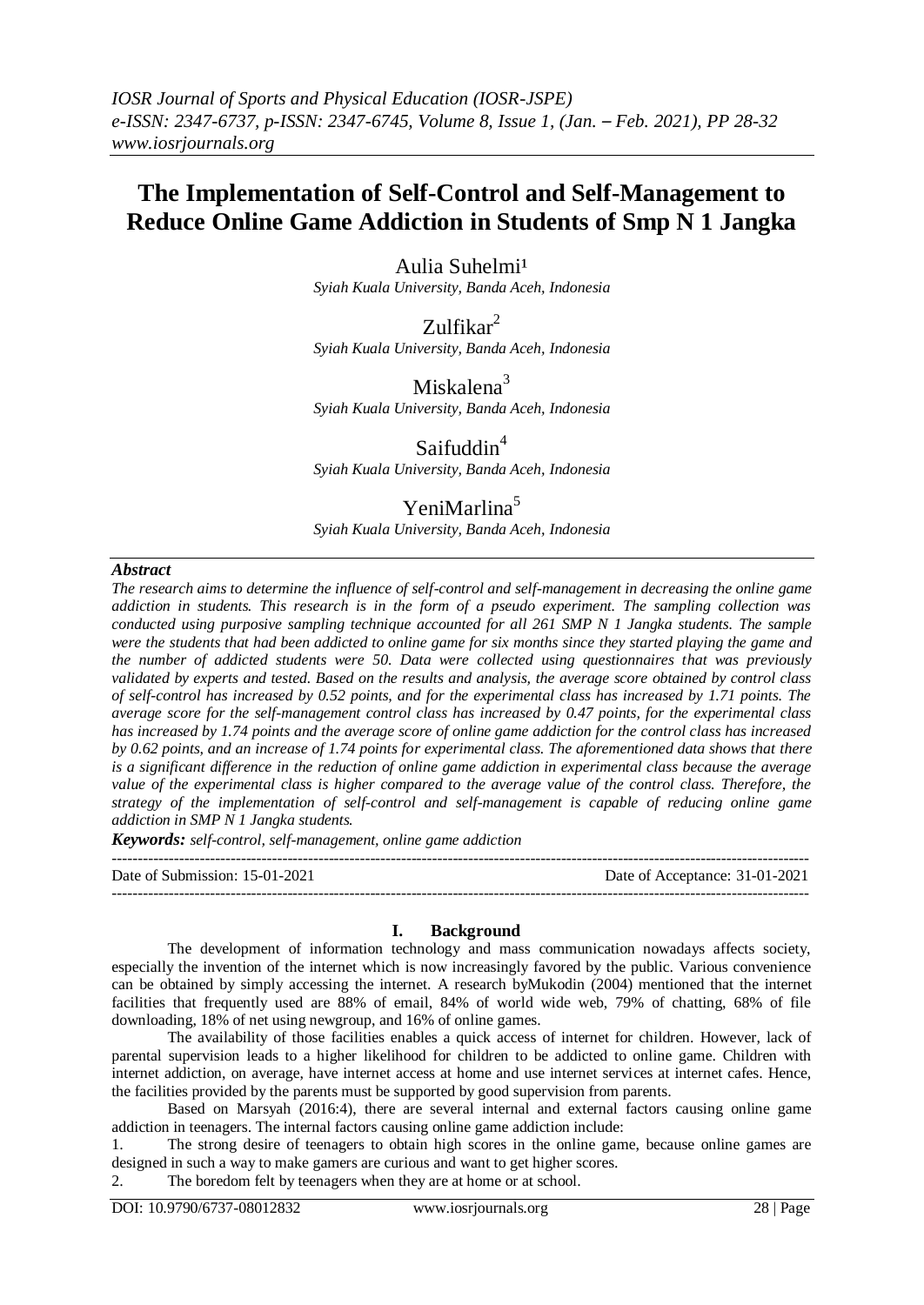3. The inability to set priorities for other important activities is also a cause of addiction to online games.

4. Lack of self-control in teenagers, so the teenagers are not fully aware of the negative impacts arising from excessive playing of online games.

The disadvantages for students who are addicted to online games include forgetting to learn, forgetting about time and decreasing of health due to lack of sports. Among other factors causing online game addiction, the focus of this study is the lack of self-control and self-management in teenagers.

Based on a preliminary study on students of SMP N 1 Jangka, accessing the internet is an important part of their life currently. The initial survey of interviews on 10 students conducted on Monday, 10/02/2020 showed that most of the students accessed the internet using their cell phones. One student accesses the internet for no more than 3 hours per day, two students access the internet for up to 6-7 hours per day, five students access the internet for 8-10 hours per day, and two students access the internet for more than 10 hours per day. The duration increases during the school holiday. All of these students stated that the activity of accessing the internet was only for entertainment, such as playing online games and streaming movies.

Individuals with a good self-control are able to control themselves in playing online games, so they can use online games according to its needs and capacity as entertainment. On the other hand, individuals with poor self-control have a lack of ability to control themselves, so they excessively play online games which causes addiction. The higher a person's self-control, the lower his online game addiction, conversely, the lower his selfcontrol, the higher his online game addiction. To improve students' self-control skills, it is necessary to provide self-control with the procedural stages which include ways to manage situations, manage behaviour and manage consequences hence the students are able to control themselves in playing online games and direct their behaviour in a more positive direction.

Self-control is a procedure in which individuals control their behaviour themselves. the individuals are involved in some or all of the basic components, (Komalasari, 2004:180). Another opinion also states that selfmanagement is a counseling technique that helps counseling direct or regulate its own behaviour (Mahmud and Sunarty, 2012: 96).

Self-management is one of the implementations of behaviour modification theory and is a combination of behaviouristic theory and point cognitive theory, where this counseling technique is responsible for selfdirection to achieve predetermined behaviour. This management is a process of changing the "totality of oneself" both from an intellectual, emotional, spiritual and physical perspective so that the goals that a person wants to achieve is totally understood, designed and implemented by that person. In accordance with the factors that cause online game addiction, namely the lack of self-control and self-management in teenagers, so that teenagers are less able to anticipate the negative impacts arising from playing online games excessively, hence the use of self-control and self-management are expected to reduce online game addiction in the school environment.

Based on the above background, the researcher tried to do a research with the title "The Implementation of Self-Control and Self-Management to Reduce Online Game Addiction in SMP N 1 Jangka Students".

## **A. SELF CONTROL**

Self-control is related to how individuals control emotions and impulses from within themselves. Selfcontrol involves the ability to manipulate oneself to both reduce and increase their behavior and direct behavior that can lead to positive consequences. Where they are usually active in the game world, they will switch to sporting activities and be able to organize themselves. As stated by Ghufron (2010: 22), he defines self-control as the ability to organize, guide, regulate and direct forms of behavior that can lead individuals to positive consequences.

#### **B. SELF MANAGEMENT**

Self-management is principles or procedures that include self-monitoring, positive reinforcement (selfreward), self-contracting, control of stimuli (stimulus control) and a link between cognitive techniques. behavior, and affective with a systematic arrangement based on the cognitive-behavior therapy approach. Selfmanagement is used to increase students' skills in the expected learning process. Change of self-management behavior is one of the applications behavior modification theory and is a combination of behavioristic theory and social cognitive theory. This is new in helping counseling solve problems because in this technique the emphasis is on counseling to change behavior that is considered detrimental which previously emphasized the help of others. The use of self-management strategies, in addition to teenagers can achieve the targeted behavior changes, teenagers can also develop their self-management skills (Zakiyah, 2010: 36).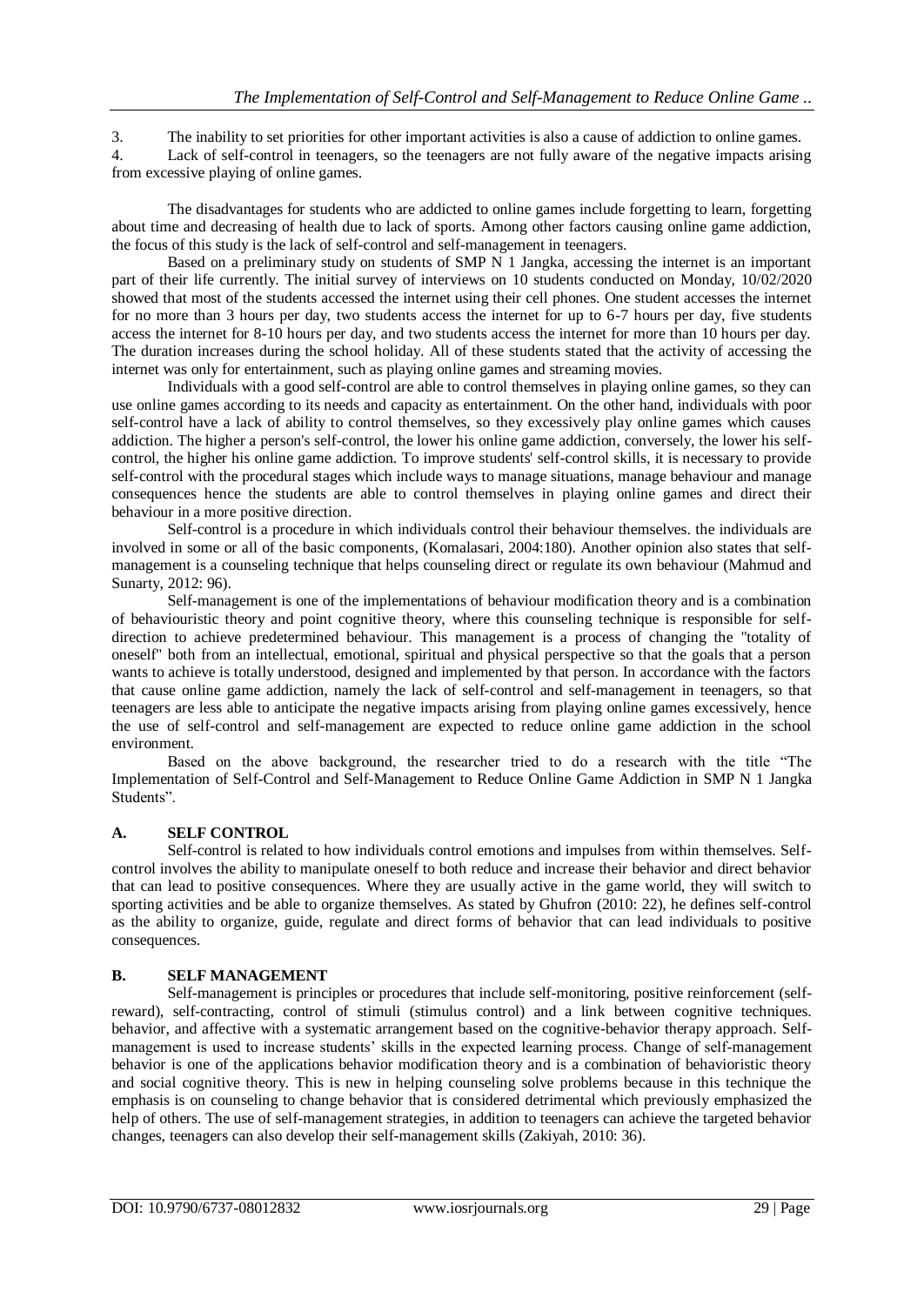#### **C. THE DEFINITION OF ONLINE GAME ADDICTION**

Online game is one of the games that require internet connection and are highly demanded by all ages from children to adults. Online games are favored by all people from different ages because online games can be used as an alternative to eliminate boredom after being tired of activities and aa a means of refreshing. However, not everyone can control it well until they become addicted to playing online games. Many of the users of internet facilities such as online games ignore their obligations and play online games (Laili, 2015: 2).

#### **II. Research Methodology**

This research is an experimental research. The experiment conducted in this research is a quasiexperiment or pseudo experiment because the researcher applied counselling action. In addition, in quasiexperimental research, the environment which affects the results of the research cannot be controlled. The sample of this research is the student of SMP N 1 Jangka in Bireuen district totalling of 261 students, aged 13 to 15 years. The chosen subjects are subjects that have accessed the online games for at least 6 months from the time the subjects first started playing online games. Research design is a method used to collect research data so that the research results can be proven.

Based on Arikunto (2002:78) "pre-test post-test one group design is a research conducted twice namely, before the experiments (pre-test) and after the experiment (post-test) with a single subject group". The author utilizes this research design because it is considered appropriate for the title of this research. The data processing was performed using SPSS For Windows. This study was conducted in July by submitting a research permit letter to Youth and Sport office of Bireuen district, in order to carry out a research at SMP N 1 Jangka.

#### **III. Results**

The research data obtained consisted of: (1) self-control data, (2) self-management data, and (3) online game addiction. For data processing purposes, the data are tabulated into tables. Self-control variables (X1) and self-management variables (X2) and online game addiction (Y) were measured using a questionnaire. All of this data is shown in the following image:

The increase in the average self-control value of control and experimental class students can be seen in Figure 1.



**Figure 1.** Comparison of the self-control average value of pre-test, post-test, control and experimental class

Based on the above figure 1, it can be seen that the average value of control class increases by 0.52 points, and 1.71 points of increase for experimental class. Based on these data it can be concluded that the average value of the experimental class is higher than the average value of the control class, thus there is an increase in self-control in SMP N 1 Jangka students.

An illustration of the increase in the average self-management value of control and experimental class students can be seen in Figure 2.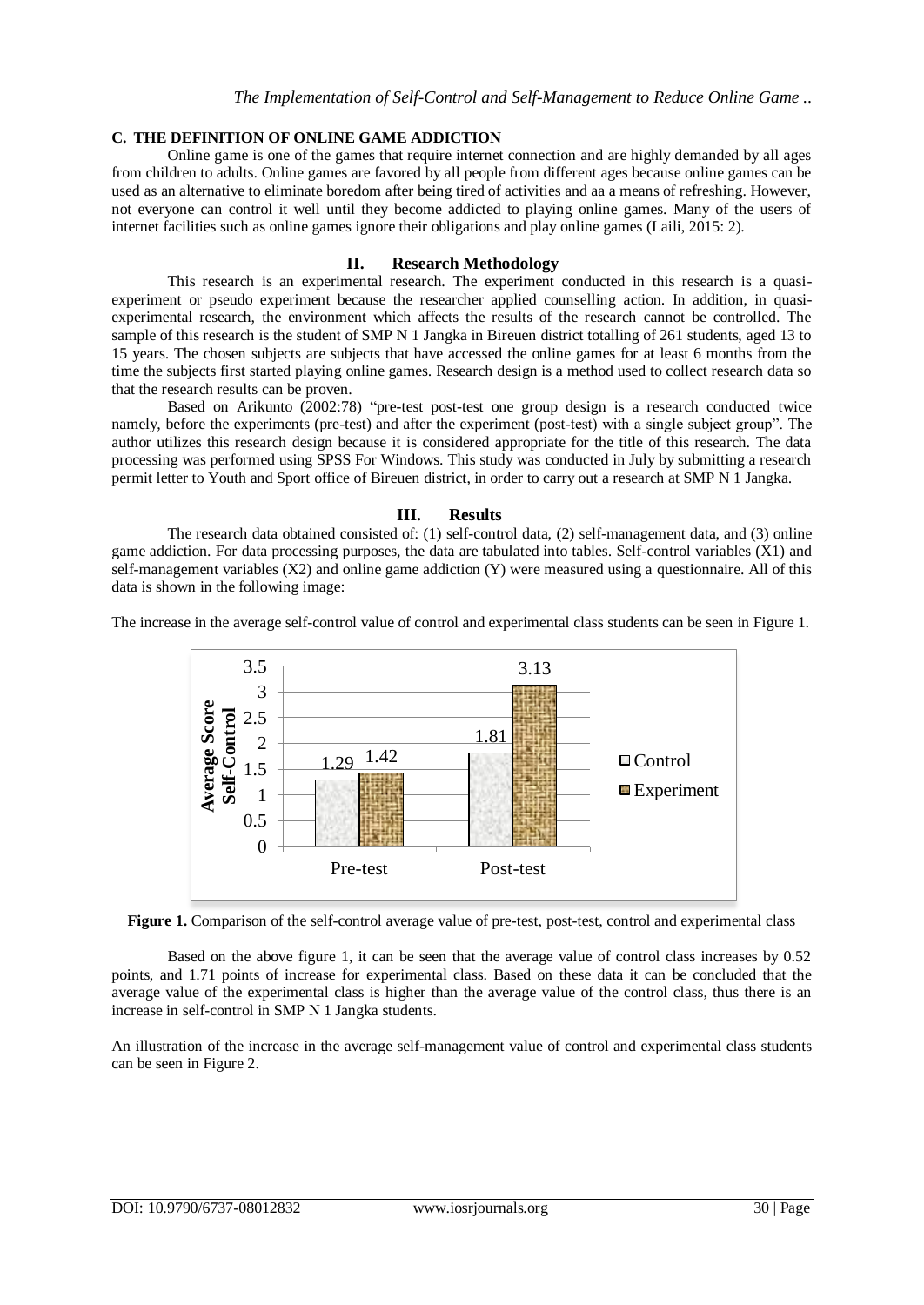

**Figure 2.** Comparison of the average value of self-management in the pre-test, post-test, control and experimental class

Based on the figure 2 above, it can be seen that the average value of pre-test and post-test of control class increases by 0.47 points, while the value of experimental class increases by 1.74 points. Based on this data, it can be concluded that the average value of experimental class is higher compared to the average value of control class. Therefore, there is an increase in self-management in SMP N 1 Jangka students.

An illustration of the increase in the average online game addiction value of control and experimental class students can be seen in Figure 3.



**Figure 3**. Comparison of the average value of online game addiction in pre-test, post-test, control and experimental class.

Based on figure 3, it can be seen that the pre-test and post-test average value of control class increases by 0.62 points, while in experimental class, the value increases by 1.74 points. Based on these data, it can be concluded that the average value of experimental class is higher compared to control class. Therefore, there is a decrease in online game addiction in SMP N 1 Jangka.

The data on the reduction of students' online game addiction is homogeneous and normally distributed, so the Mann-Whitney test is used to test the mean difference between the two classes by taking a significant level (α) of 0.05. After the data processing has been conducted, the results are found as showed in table 4.10.